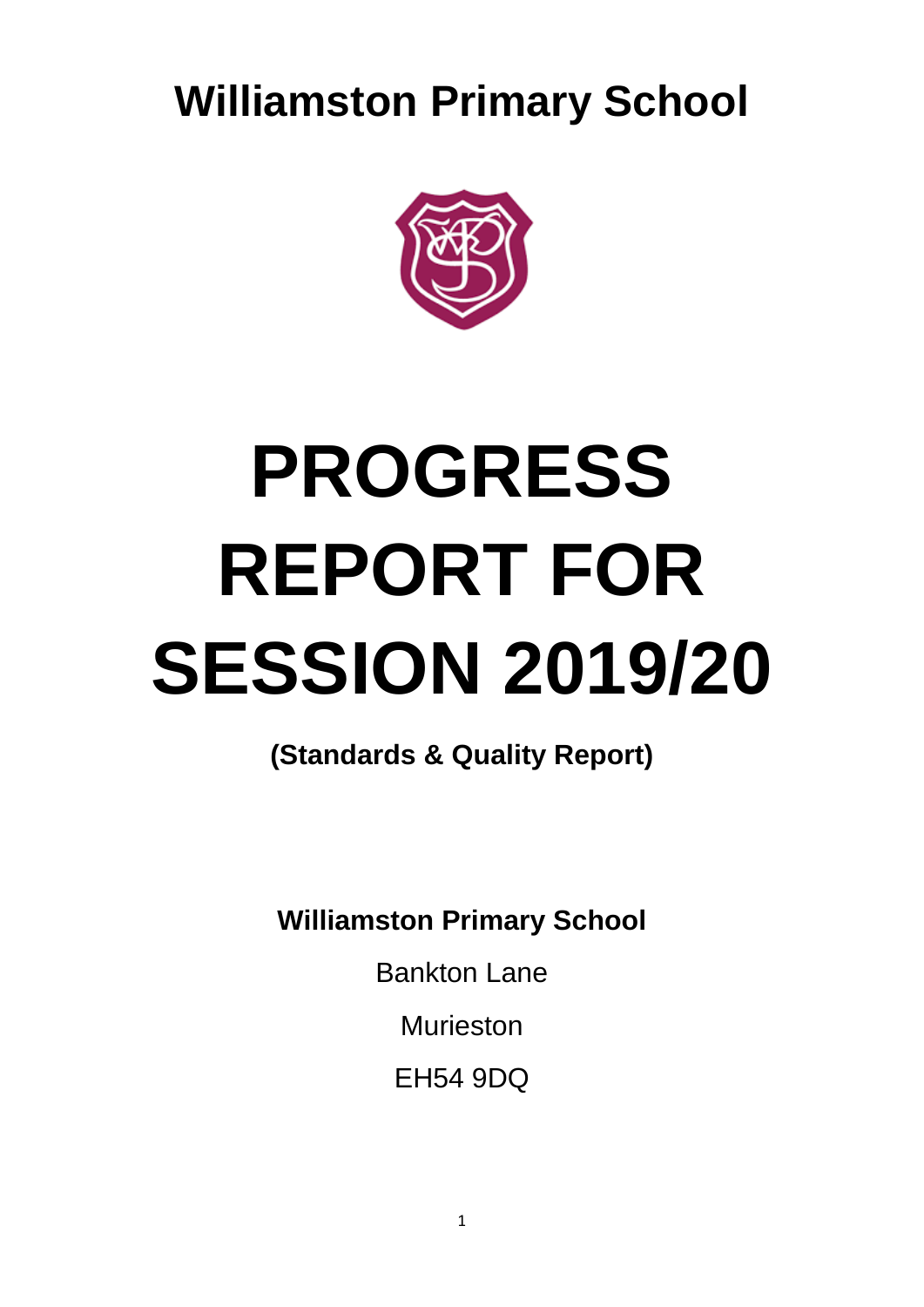# **ABOUT OUR SCHOOL**

Williamston Primary School is a large, two stream, non-denominational school serving the Murieston area of Livingston which is part of the James Young cluster. The school role for

this sessions is currently 395 pupils, organised over 14 classes, including 68 children within a variety of sessions in the nursery.

The school benefits from a supportive and proactive Parent Council group which is extremely enthusiastic and committed to improving the work and life of the school



and who organise fundraising events throughout the school year.

Learning for Sustainability is at the heart of our curriculum at Williamston Primary and we provide rich learning opportunities to enable our pupils to develop holistically through our strong values programme, literacy, numeracy and health and wellbeing.

We actively encourage parents and carers to be part of their child's learning at Williamston and hold class assemblies, showcases, meet the teacher sessions and formal parent consultation meetings. We regularly share updates through our school App and Twitter with photographs and information about what is going on within the school, nursery and individual classes. The school and nursery have an open door policy and welcome feedback from our parents.

> Respect yourself, others and the environment. Responsibility for all your actions. Kindness always.

> > #bethebestyoucanbe

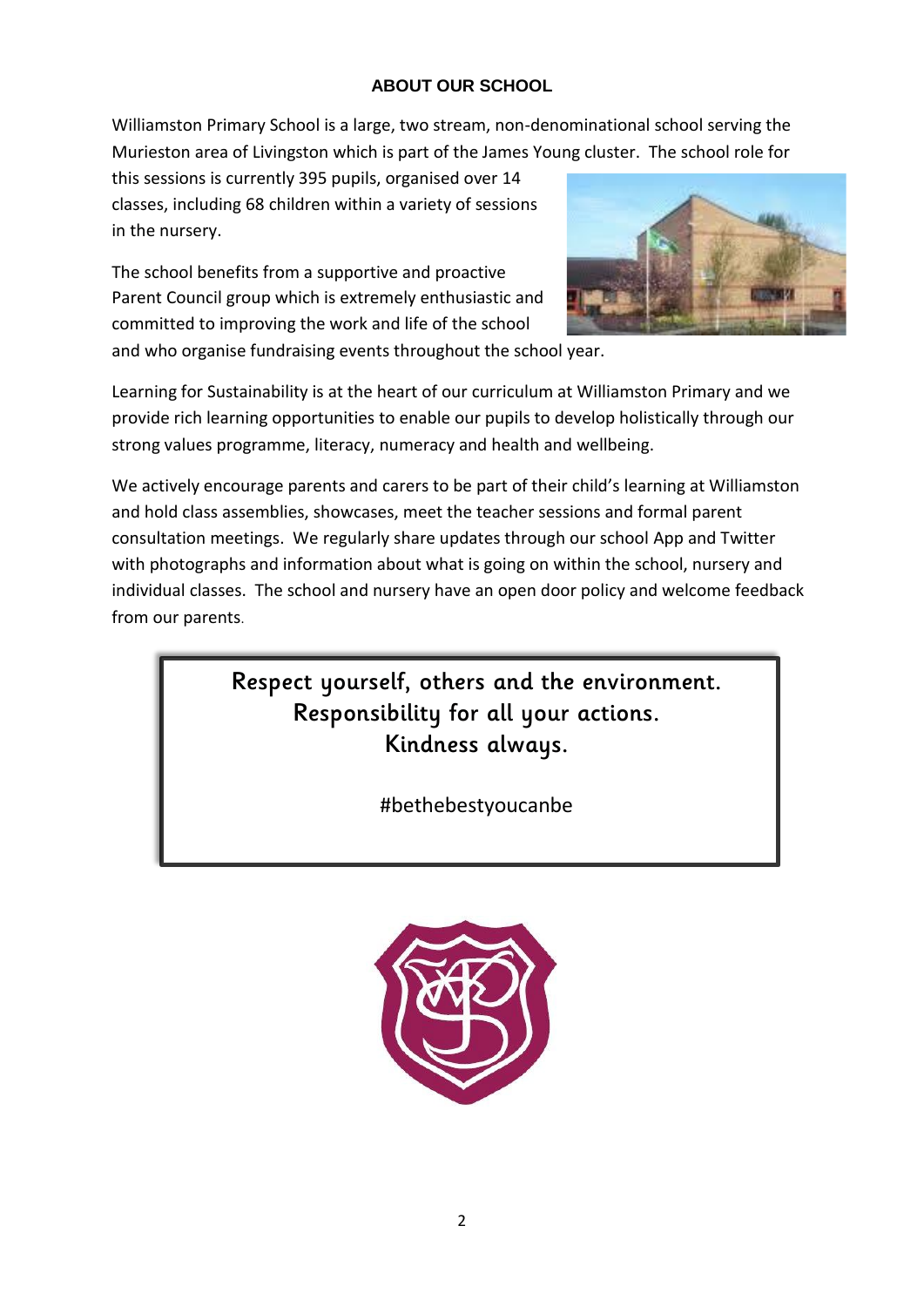### IMPROVEMENT PRIORITIES

Our improvement priorities are always based on the national priorities in the National Improvement Framework (NIF). Below we have indicated what progress we made with these priorities in Session 2019/20 and what the impact has been. Our report recognises that we entered a period of school closures in March 2020, and therefore our report reflects the progress made until that time, but will also reference any significant steps taken during the period of school closures. Our future improvement priorities will be identified in our school and Early Learning and Childcare recovery improvement plan, which will respond the national and local advice on the reopening of schools.

We have shown which NIF driver for improvement we used – you can find out more about the National Improvement Framework and drivers at [https://www.npfs.org.uk/wp](https://www.npfs.org.uk/wp-content/uploads/2016/01/NPFS_NIF_E-1.pdf)[content/uploads/2016/01/NPFS\\_NIF\\_E-1.pdf.](https://www.npfs.org.uk/wp-content/uploads/2016/01/NPFS_NIF_E-1.pdf)

We have also evaluated our overall provision using quality indicators (QIs) in How Good is our School?4 (HGIOS?4) and How Good is Our Early learning and Childcare? (HGIOELC?) which is a key aspect of the Scottish approach to self-evaluation and school improvement.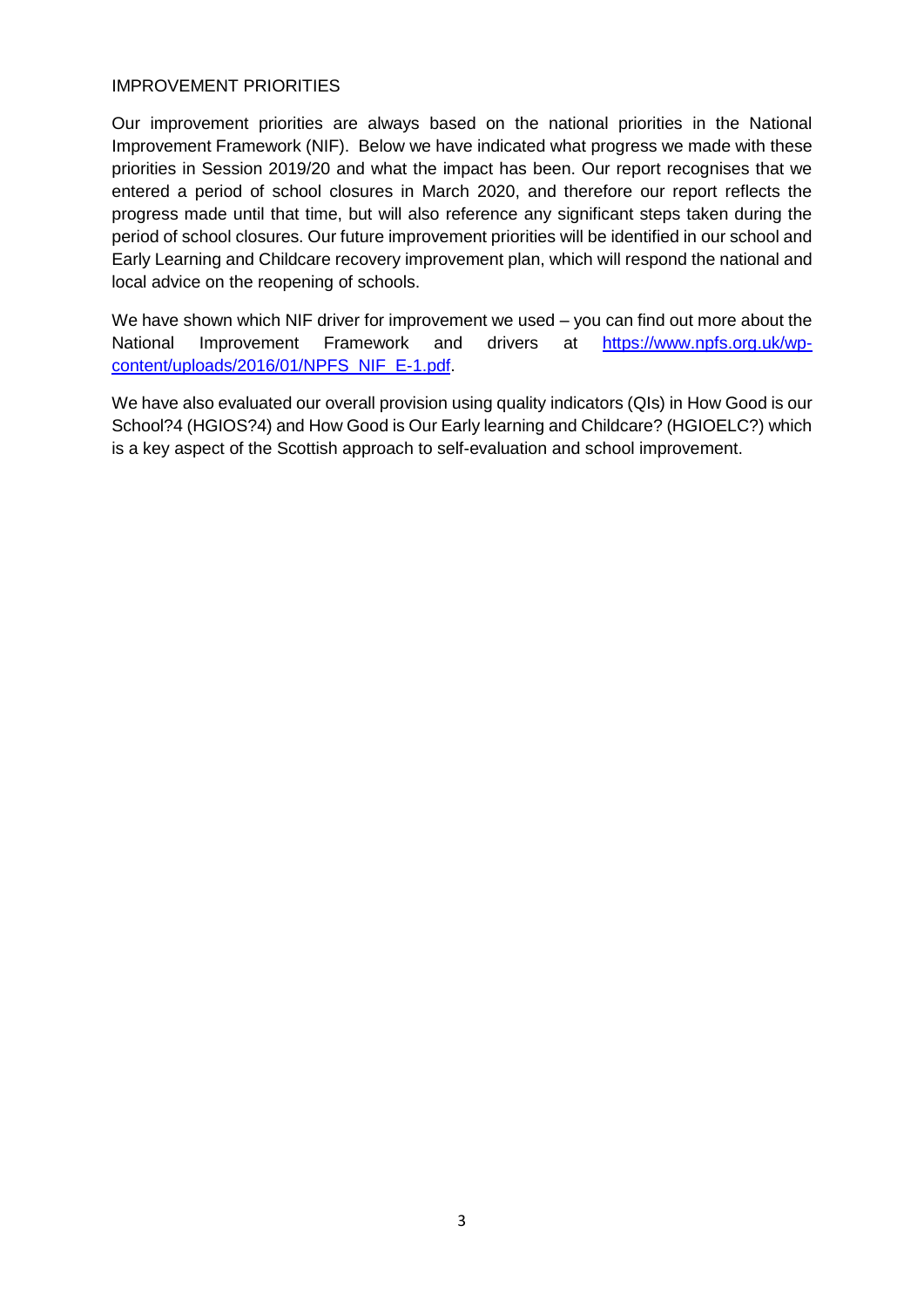| <b>PRIORITY</b>                                | <b>HOW DID WE DO?</b>                                                                                                                                           |  |
|------------------------------------------------|-----------------------------------------------------------------------------------------------------------------------------------------------------------------|--|
|                                                |                                                                                                                                                                 |  |
| 1.                                             | We have made satisfactory progress.                                                                                                                             |  |
| To raise attainment,                           | What did we do?                                                                                                                                                 |  |
| especially in literacy and                     | <b>Learning, Teaching and Assessment</b>                                                                                                                        |  |
| numeracy                                       | A school led quality improvement week was held to capture the school's                                                                                          |  |
|                                                | progress in providing high quality learning experiences. Individual strengths                                                                                   |  |
| Our measurable                                 | were recognised for teachers along with collective strengths amongst the                                                                                        |  |
| outcome for session                            | team. Opportunities for sharing practice and developing consistency will lead                                                                                   |  |
| 2019/20 was -                                  | to improved experiences and a shared understanding of expectations.                                                                                             |  |
|                                                | All pupils, parents and staff contributed to the week's activities. Feedback                                                                                    |  |
| <b>Literacy &amp; Numeracy</b>                 | was shared and discussed with all staff leading to action planning for further                                                                                  |  |
| • All pupils will                              | improvement.                                                                                                                                                    |  |
| experience high                                |                                                                                                                                                                 |  |
| quality learning                               | All teachers developed and agreed a one page learning, teaching and                                                                                             |  |
| and teaching in                                | assessment approach for Williamston Primary School to ensure a consistent                                                                                       |  |
| all classrooms, by                             | approach for all. There are high expectations and consistent approaches for                                                                                     |  |
| engaging<br>practitioners in                   | each and every learning episode across the school.                                                                                                              |  |
| supported                                      | All stakeholders had a voice in reviewing our Vision Values and Aims                                                                                            |  |
| professional                                   | alongside our developing positive relationship policy. All staff have begun to                                                                                  |  |
| learning focusing                              | review the curriculum rationale.                                                                                                                                |  |
| on improvements                                |                                                                                                                                                                 |  |
| in Learning,                                   | <b>Numeracy and Literacy</b>                                                                                                                                    |  |
| Teaching and                                   | There is a positive shift of focus towards core learning, teaching and                                                                                          |  |
| Assessment 2.3.                                | assessment approaches. Pupils are beginning to have opportunities to lead                                                                                       |  |
|                                                | their learning.                                                                                                                                                 |  |
| <b>Learning, Teaching and</b>                  |                                                                                                                                                                 |  |
| Assessment                                     | All teachers have identified key high quality learning resources they use to                                                                                    |  |
| To embed<br>$\bullet$                          | support learners and identified any gaps and training needs. Some resources<br>with a proven impact to raise attainment have been purchased, with training      |  |
| progressive<br>assessment                      | for these provided during lockdown to all staff ready to be embedded on                                                                                         |  |
| practice in                                    | return. Reading in the early/ first level stages is having an impact with Read                                                                                  |  |
| Literacy,                                      | Write Inc used successfully for targeted approach and Book Bug becoming                                                                                         |  |
| Numeracy and                                   | increasingly embedded.                                                                                                                                          |  |
| HWB.                                           |                                                                                                                                                                 |  |
|                                                | All staff, both teaching and non-teaching, engaged with ongoing professional                                                                                    |  |
| <b>NIF Drivers</b>                             | learning to enhance their practice in numeracy and literacy and impact                                                                                          |  |
| School Improvement                             | positively on learning. This included some investigating Number Talks; almost<br>all teachers training in PM reading and writing approaches; P1-3 staff further |  |
| School leadership                              | embedding Book Bug; Vowel House and Colourful Consonants; 5 minute                                                                                              |  |
| Teacher professionalism<br>Parental engagement | boxes; Numicon.                                                                                                                                                 |  |
| Assessment of children's                       |                                                                                                                                                                 |  |
| progress                                       | <b>ELC Literacy &amp; Numeracy</b>                                                                                                                              |  |
| Performance information                        | Through effective self-evaluation our Early Learning and Childcare staff                                                                                        |  |
|                                                | evaluated and planned for improvements to deliver an environment where                                                                                          |  |
|                                                | pupils could access and develop curiosity, inquiry and creativity. With this                                                                                    |  |
|                                                | and the use of appropriate audits tools; the team have developed an action                                                                                      |  |
|                                                | plan and adapted the learning environment to ensure our pupils are engaged                                                                                      |  |
|                                                | in a stimulating, supportive and challenging environment. Where literacy and                                                                                    |  |
|                                                | numeracy are a focus of developing pupils skills and knowledge, both indoors<br>and outdoors.                                                                   |  |
|                                                |                                                                                                                                                                 |  |
|                                                | <b>Evidence indicates the impact is:</b>                                                                                                                        |  |
|                                                | Learners are experiencing more consistent approaches to learning, teaching                                                                                      |  |
|                                                | and assessment across the school.                                                                                                                               |  |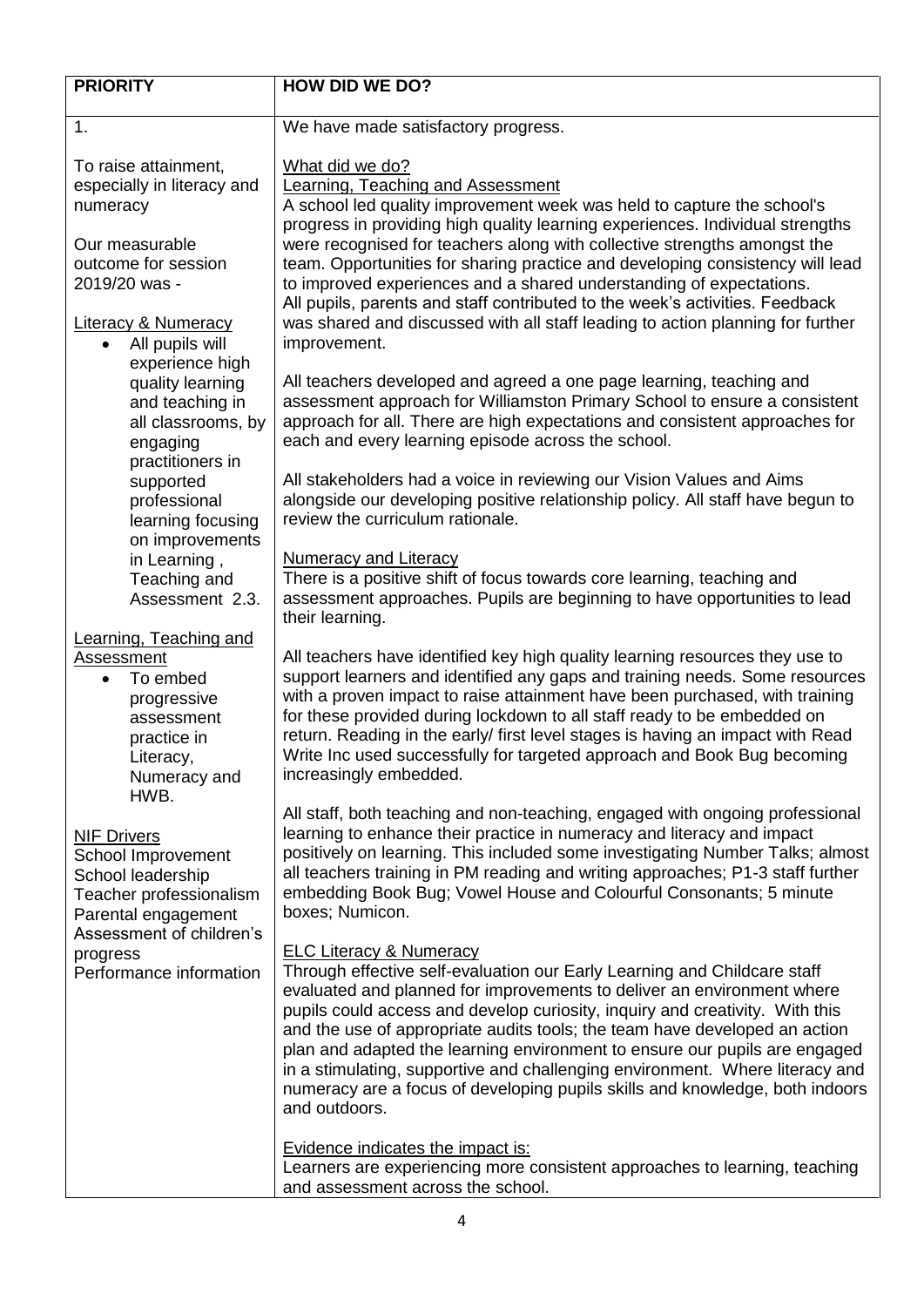|                                                                                                           | Learners are increasingly aware of our vision, with our values beginning to<br>permeate classroom experiences.                                                                                                                                                                                                                                                                                     |
|-----------------------------------------------------------------------------------------------------------|----------------------------------------------------------------------------------------------------------------------------------------------------------------------------------------------------------------------------------------------------------------------------------------------------------------------------------------------------------------------------------------------------|
|                                                                                                           | Learners have increasing ownership and shared voice in their learning and<br>learning environment as this is being developed. There are regular<br>opportunities for pupil, parent and staff voice on an ongoing basis to review<br>changes and discuss the impact of these on all.                                                                                                                |
|                                                                                                           | <b>ELC Evidence is:</b><br>Children are engaging more with their learning. Both indoors and outdoors<br>the learning environment is adapted daily to suit the interest of the learners.<br>The use of self-evaluation tools and tracking and monitoring ensures that<br>pupils are engaged, challenged and supported accordingly.                                                                  |
| 2.                                                                                                        | We have made satisfactory progress.                                                                                                                                                                                                                                                                                                                                                                |
| To close the attainment<br>gap between the most<br>and least disadvantaged<br>children<br>Our measurable  | What did we do?<br>A PSW was employed to work with targeted identified groups supporting the<br>development of numeracy. Identified children are making good progress with<br>their learning as a direct result. Identified pupils were beginning to use an<br>interactive resource to support both numeracy and literacy as well as Reading<br>Wise for identified pupils in P6 and P7.           |
| outcome for session<br>2019/20 was<br>Through targeted<br>interventions 90+ of our<br>young are achieving | We worked closely with Therapets and the Reading Dog intervention for<br>identified pupils, which was very successfully received. The Seasons for<br>Growth programme was highly effective in supporting some of our learners.<br>Using Boxall profiles and assessment information, we identified learners for<br>specific targeted nurture approaches with initial group sessions taking place.   |
| Early Level by end of P1,<br>First Level by end of P4,<br>Second level by end of<br>P7.                   | Support for Learning and nurture targeted approaches and robust<br>assessment process introduced mid-year means all staff have a clearer<br>understanding of individual strengths, gaps and targeted interventions. All<br>teachers received training and support with the tracking and monitoring of                                                                                              |
| <b>NIF Drivers</b><br>School Improvement<br>School leadership<br>Teacher professionalism                  | chiildren's attainment and the identification of any additional learning needs.<br>All teachers received training input on the identification of dyslexia.<br>Parents/carers have increased confidence that their child is well supported.                                                                                                                                                         |
| Parental engagement<br>Assessment of children's<br>progress<br>Performance information                    | <b>Early Learning and Childcare</b><br>By scrutinising our tracking and monitoring data and auditing the ELC floor<br>practise, we have identified a requirement for targeted Speech and Language<br>input to support the development of vocabulary.                                                                                                                                               |
|                                                                                                           | Evidence indicates that the use of Pupil Equity Funding has had the following<br>impact on learners:<br>The identified learners receiving targeted input based on SEAL assessment<br>for numeracy are making good progress in their understanding of numerical<br>concepts.                                                                                                                        |
|                                                                                                           | Learners engaged in the reading dog sessions and Seasons for Growth felt<br>valued, supported and fed back that sessions had helped them gain in<br>confidence and strength overall. Those learners participating in the initial<br>nurture group sessions shared they were excited about taking part in<br>sessions and had begun to plan for what these might look like based on their<br>needs. |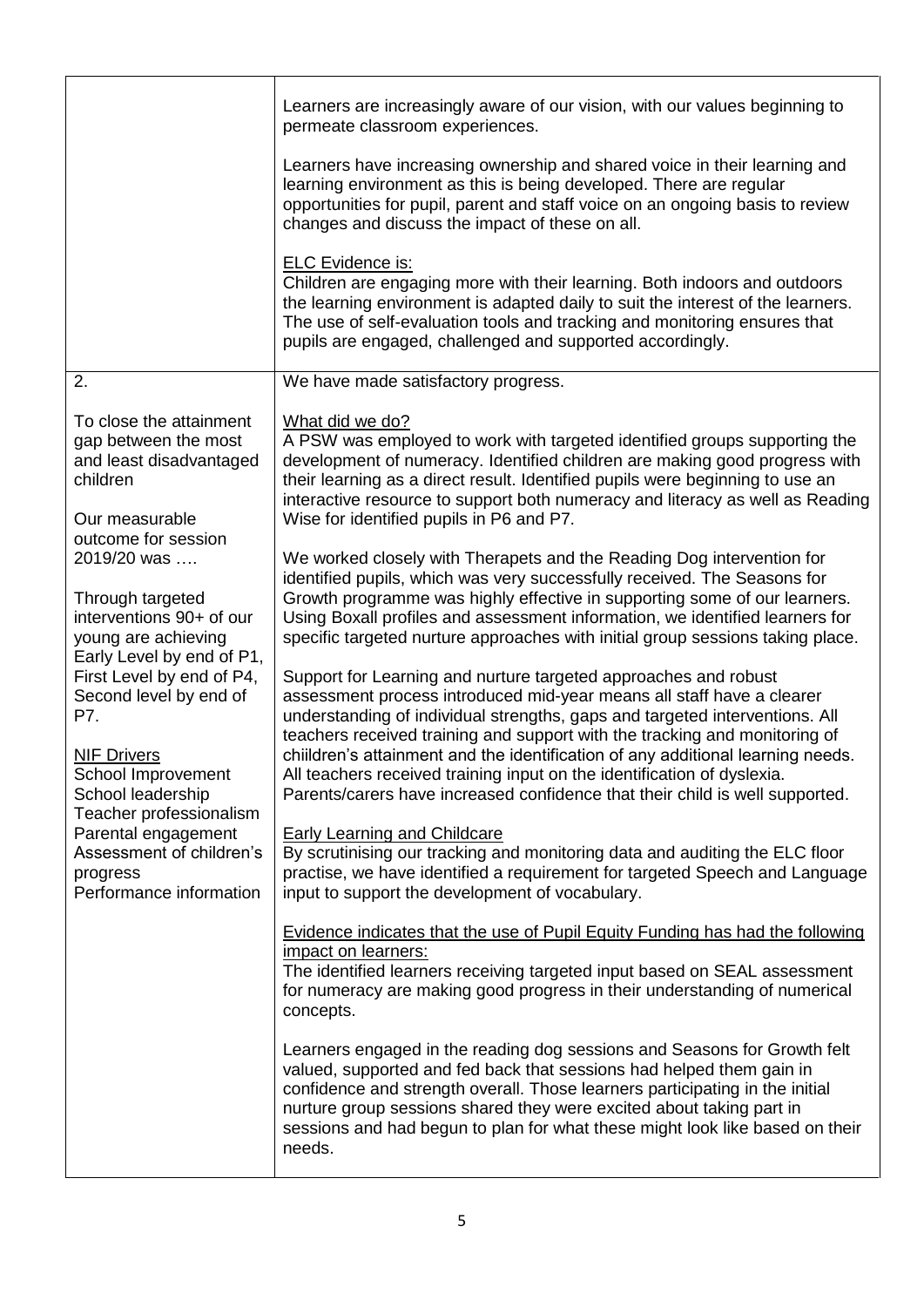| 3.                                                                                                                                                                                                                                                                                                                                           | We have made satisfactory progress.                                                                                                                                                                                                                                                                                                                                                                                                                                                                                   |  |
|----------------------------------------------------------------------------------------------------------------------------------------------------------------------------------------------------------------------------------------------------------------------------------------------------------------------------------------------|-----------------------------------------------------------------------------------------------------------------------------------------------------------------------------------------------------------------------------------------------------------------------------------------------------------------------------------------------------------------------------------------------------------------------------------------------------------------------------------------------------------------------|--|
| To improve children and<br>young people's health &<br>wellbeing                                                                                                                                                                                                                                                                              | What did we do?<br>All stakeholders were consulted and had a voice in the change process<br>around the most effective structures and routines to maximise learning and<br>support positive relationships at every level within the school community.                                                                                                                                                                                                                                                                  |  |
| Our measurable<br>outcome for session<br>2019/20 was to                                                                                                                                                                                                                                                                                      | Implementing more robust structures and routines fed into the review and<br>implementation of the Positive Relationship Policy, with all stakeholders<br>represented in this development. This partnership working has meant there<br>has been a significant shift within the school community resulting in a clearer                                                                                                                                                                                                 |  |
| All young people<br>experience a nurturing<br>environment and positive<br>supportive relationships<br>that support learning.                                                                                                                                                                                                                 | shared vision for the school; positive relationships visibly lived and realised;<br>increased morale; the winning of hearts and minds across all stakeholders; a<br>renewed sense of community; high aspirations for the school moving<br>forwards. Pupil, parent and staff voice is encouraged, heard and valued.<br>There are high expectations for the school moving forwards.                                                                                                                                     |  |
| All Young people in P1-<br>P7 are able to self-report<br>on their wellbeing to<br>provide a baseline for<br>future improvement<br>All children experience<br>improved supports for<br><b>HWB through One</b><br><b>Trusted Adult steering</b><br>group staff engaging<br>professional enquiry and<br>JYHS HWB policy<br>progression engaged. | We developed the playground and outdoor learning areas based on feedback<br>from pupil, parent and staff voice and to support positive play, relationships,<br>nurturing, safe and fun experiences for all.                                                                                                                                                                                                                                                                                                           |  |
|                                                                                                                                                                                                                                                                                                                                              | The school engaged with the cluster on the thematic review to share practice<br>around Health and Wellbeing, developing leadership at all levels. Best<br>practice was shared and taken forward. Staff learned about the One Trusted<br>Adult approaches.                                                                                                                                                                                                                                                             |  |
|                                                                                                                                                                                                                                                                                                                                              | Building Resilience strategies have been implemented at some stages with<br>those learners participating in the programme experiencing success and<br>positive impact. This is ready to be taken forward as a whole school<br>approach.                                                                                                                                                                                                                                                                               |  |
| <b>NIF Drivers</b><br>School Improvement<br>School leadership<br>Teacher professionalism<br>Parental engagement<br>Assessment of children's<br>progress<br>Performance information                                                                                                                                                           | Evidence indicates the impact is:<br>All children have an increasingly positive experience of a calm, positive,<br>nurturing, safe learning environment both in and outwith the classroom<br>setting. There is significant change in playground with a more structured,<br>calm, nurturing, supportive environment for staff and pupils. Children are<br>more excited and engaged. Staff morale has significantly improved and they<br>are more excited, taking the lead along with learners to develop this further. |  |
|                                                                                                                                                                                                                                                                                                                                              | Ethos surveys, focus groups and feedback demonstrate there is increased<br>confidence from learners, parents and staff in the direction the school is now<br>taking.                                                                                                                                                                                                                                                                                                                                                  |  |
|                                                                                                                                                                                                                                                                                                                                              | There are significant changes in the nurturing approaches across the school<br>resulting in calmer, more positive learning environment allowing our learners<br>to better focus on their learning.                                                                                                                                                                                                                                                                                                                    |  |
|                                                                                                                                                                                                                                                                                                                                              | <b>Early Learning and Childcare</b><br>The setting has adapted and embedded 'Children's Plans'. Engaging with<br>this process, staff have ensured that every child's individual needs have been<br>met accordingly. These have been regularly updated in cooperation with                                                                                                                                                                                                                                             |  |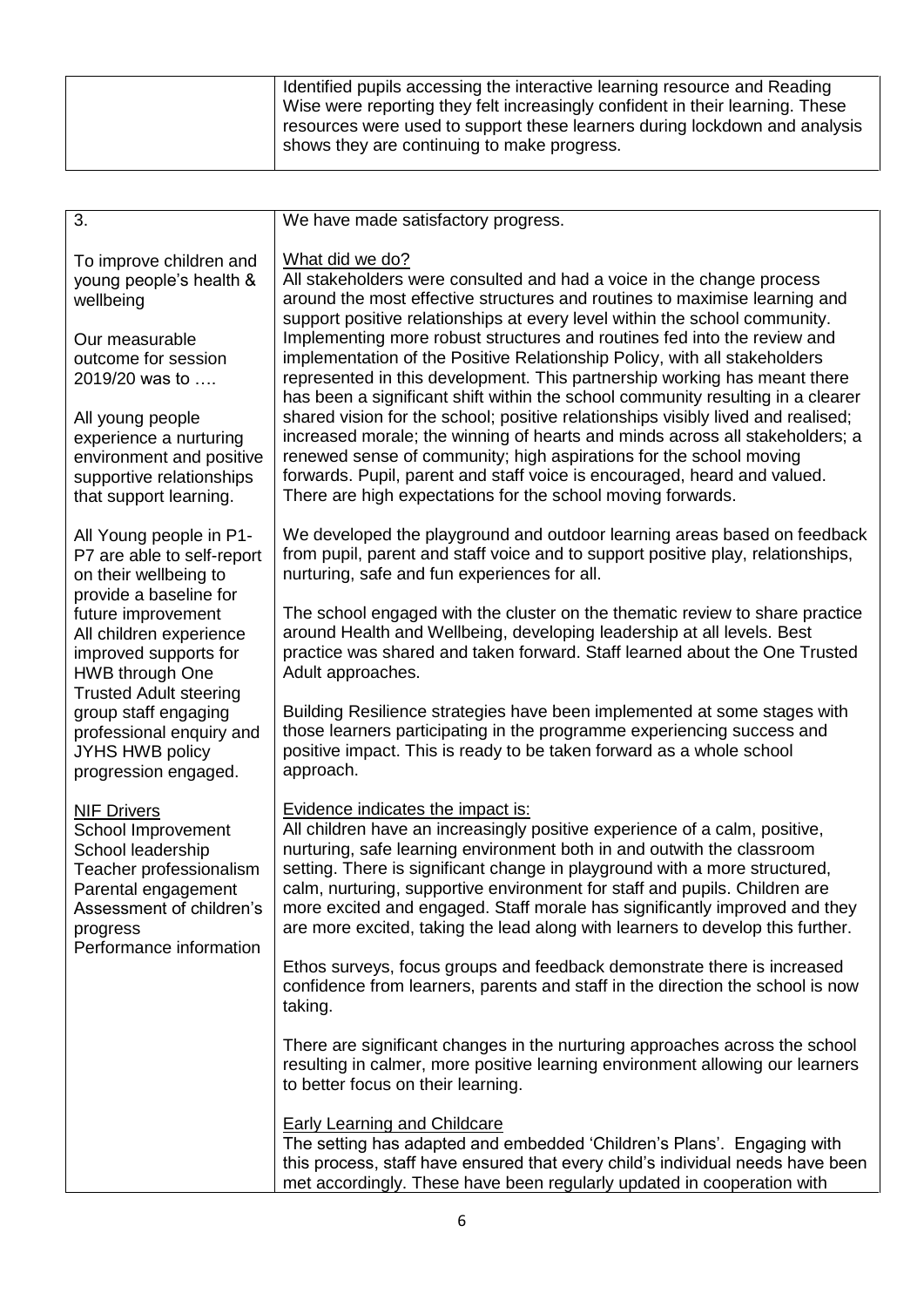|                                                                                                                      | parents/carers to ensure that each individual child's needs are met<br>appropriately.                                                                                                                                                                                                                                                                                               |
|----------------------------------------------------------------------------------------------------------------------|-------------------------------------------------------------------------------------------------------------------------------------------------------------------------------------------------------------------------------------------------------------------------------------------------------------------------------------------------------------------------------------|
| 4.                                                                                                                   | We have made satisfactory progress.                                                                                                                                                                                                                                                                                                                                                 |
| To improve employability<br>skills, and sustained,<br>positive school-leaver<br>destinations for all young<br>people | What did we do?<br>Through virtual learning, our learners were supported to develop their<br>technology skills in a wide range of ways, from using TEAMS, Sway, and<br>other tools in P4-7 and to use Book Bug, Sumdog and Active Learn in P1-3 to<br>enhance their learning. Where required, staff supported individuals and their<br>families with skills, access and support.    |
| Our measurable<br>outcome for session<br>2019/20 was                                                                 | We are beginning to see the introduction of consistent approaches to<br>leadership capacity of both pupils and staff through a reviewed leadership<br>group focus led by the learners themselves; through PSW leadership,<br>empowerment and ownership of developments in the outdoor areas; through                                                                                |
| All learners will benefit<br>from a rich curriculum<br>that offers varied<br>opportunities to develop                | more consistent approaches to distributive leadership opportunities with all<br>staff. This has resulted in increased ownership of the school's improvement<br>journey.                                                                                                                                                                                                             |
| skills for learning, life and<br>work                                                                                | <b>Early Learning and Childcare</b><br>All ELC staff have begun to increase their knowledge and understanding of                                                                                                                                                                                                                                                                    |
| Develop an effective<br>approach to careers<br>education and World of<br><b>Work</b>                                 | how Developing the Young Workforce can be embedded within ELC<br>curriculum. All practitioners have begun to undertake a 'distributive<br>leadership' role. Within this they have started to increase their knowledge<br>and understanding of appropriate learning experiences to develop children's<br>knowledge across all areas of the curriculum, whilst linking with real life |
| <b>NIF Drivers</b><br>School Improvement                                                                             | working experiences. Staff are beginning to further develop their knowledge<br>to support the development of high levels of interactions for their learners.                                                                                                                                                                                                                        |
| School leadership<br>Teacher professionalism<br>Parental engagement<br>Assessment of children's                      | Evidence indicates the impact is:<br>Learners report feeling more empowered by the leadership roles they have<br>with their voice being heard and ideas being developed.                                                                                                                                                                                                            |
| progress<br>Performance information                                                                                  | Learners are clearly demonstrating a commitment to digital learning. Our<br>home learning engagement is very high with 96% of P4-7 consistently/mostly<br>engaging with online learning.                                                                                                                                                                                            |

## **Attendance and Exclusion Data**

*Our schools attendance is 95%. Our exclusion data is 0.2%*

## **Effectiveness of the school's engagement with parents and other stakeholders in improvement planning and on reporting school performance.**

The school's engagement with parents and other stakeholders in improvement planning and on reporting school performance is effective with all stakeholders being offered a range of opportunities to contribute at during the course of the school year. Examples include -

- All our families were given the opportunity to feedback throughout the school session, with Parent Council effectively and enthusiastically supporting this process.
- Increased response rates in West Lothian Parent Ethos Survey and Pupil Ethos Survey and increased satisfaction with the school in all areas.
- All pupils from P1-P7 have been involved in leading and influencing change in our community with a range of focus groups from all classes working with the Senior Leadership Team to gather pupil views.